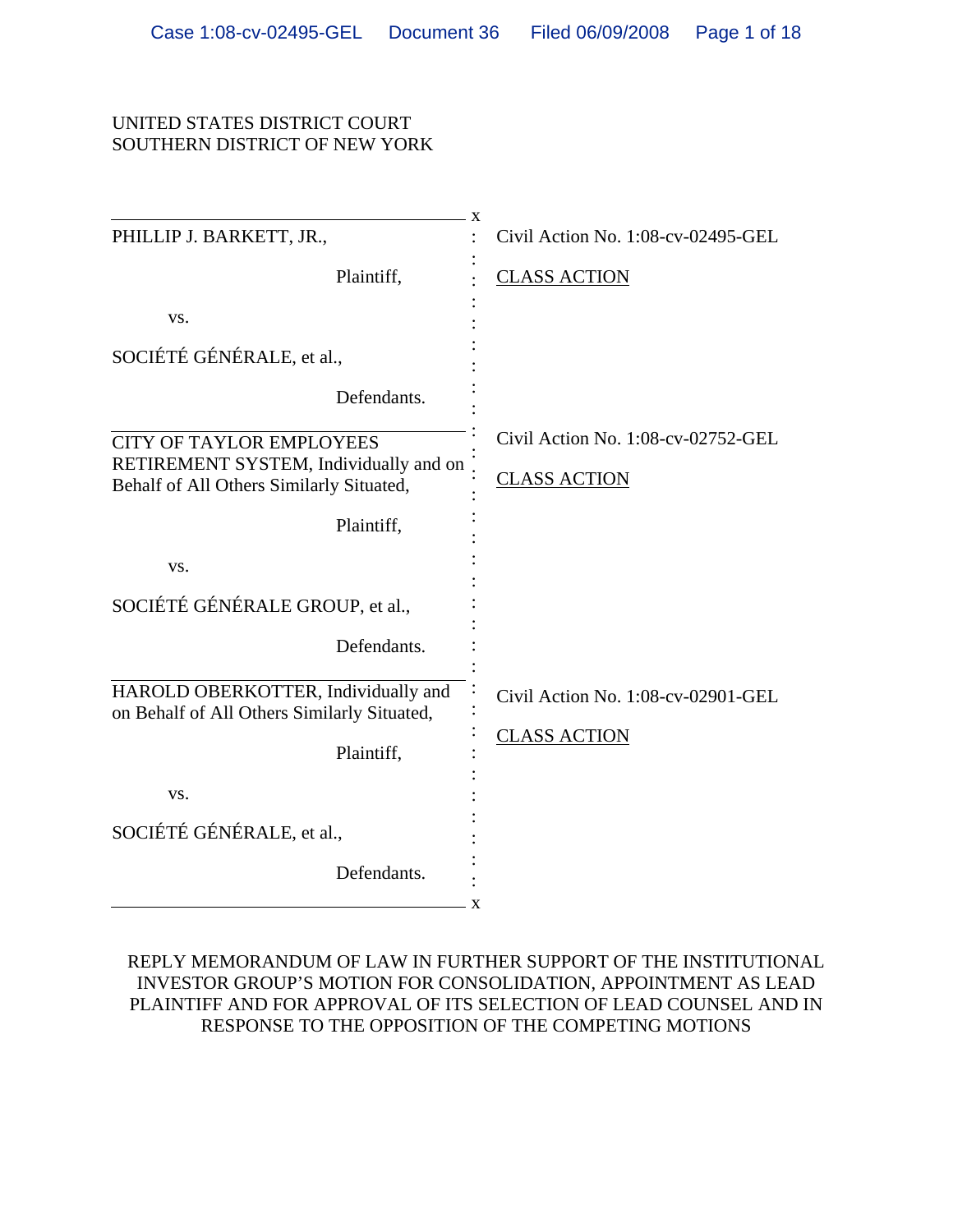## **TABLE OF CONTENTS**

### **Page**

| II. |                 |                                                                                                                                           |  |
|-----|-----------------|-------------------------------------------------------------------------------------------------------------------------------------------|--|
|     | A.              | The Institutional Investor Group Represents the Largest Financial Interest                                                                |  |
|     | Β.              | The Institutional Investor Group Is Otherwise Adequate and Typical and<br>None of the Other Movants Have Offered Any "Proof" to Rebut Its |  |
|     | $\mathcal{C}$ . | The Institutional Investor Group Is a Cohesive Group of Institutional                                                                     |  |
|     |                 |                                                                                                                                           |  |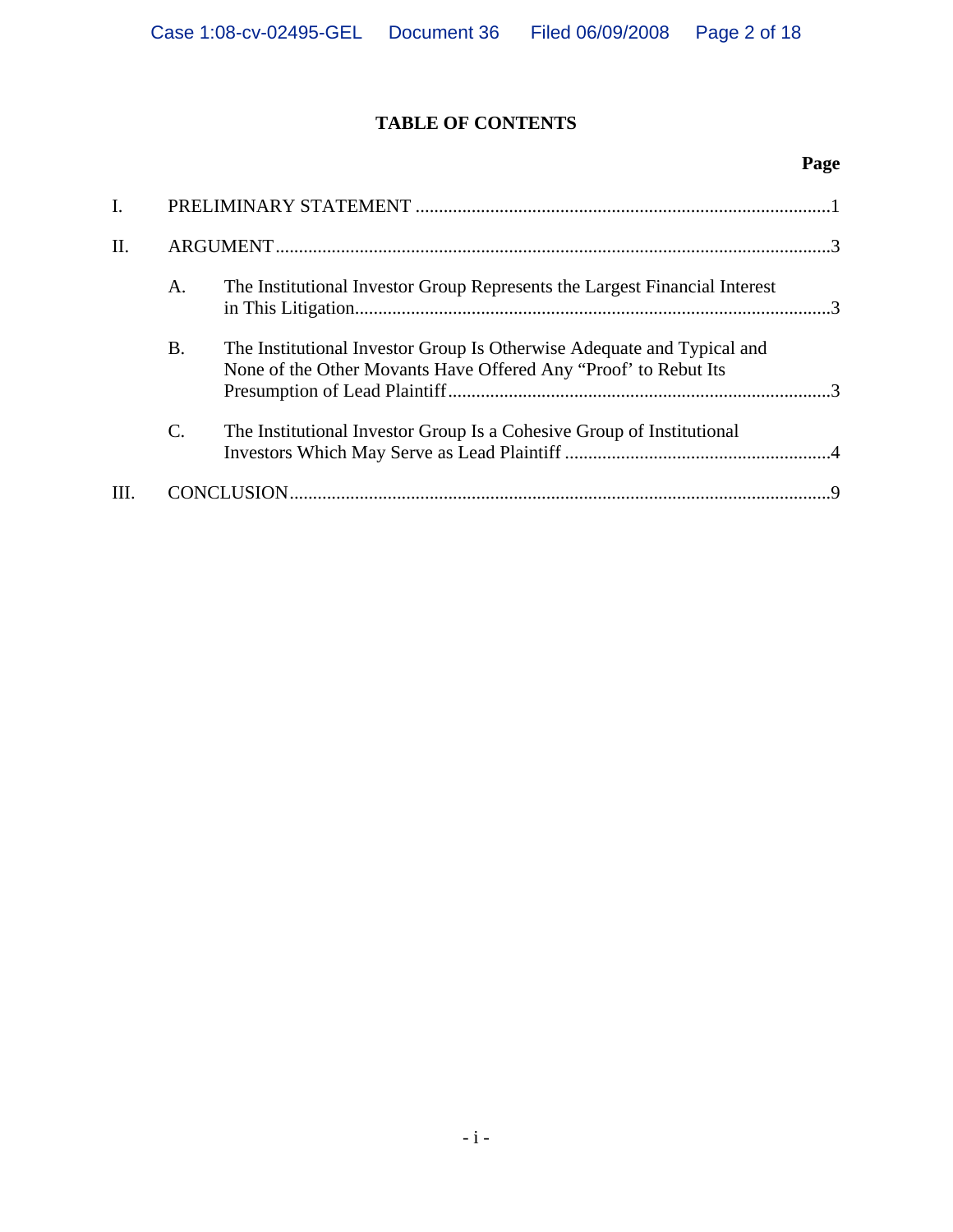### **CASES**

| Al Credit Co. v. RAIT Financial Trust, et al.,                                      |
|-------------------------------------------------------------------------------------|
| Barnet v. Elan Corp.,                                                               |
| Curkin v. Solomon et al.,                                                           |
| DeMarco, et al. v. Robertson Stephens, et al.,                                      |
| Ferrari v. Impath,<br>No. 03 Civ. 5667 (DAB), 2004 U.S. Dist. LEXIS 13898           |
| Goldberger v. PXRE Group Ltd.,<br>No. 06-cv-3410 (KMK), 2007 U.S. Dist. LEXIS 23925 |
| In re Allied Capital,                                                               |
| In re Baan Co., Sec. Litig.,                                                        |
| In re Cavanaugh,                                                                    |
| In re Cendant Corp. Litig.,                                                         |
| In re Espeed, Inc. Sec. Litig.,                                                     |
| In re Global Crossing Access Charge Litigation,                                     |
| In re New Jersey Dep't of the Treasury, Div. of Inv.,                               |
| In re Pfizer Inc. Sec. Litig.,                                                      |
|                                                                                     |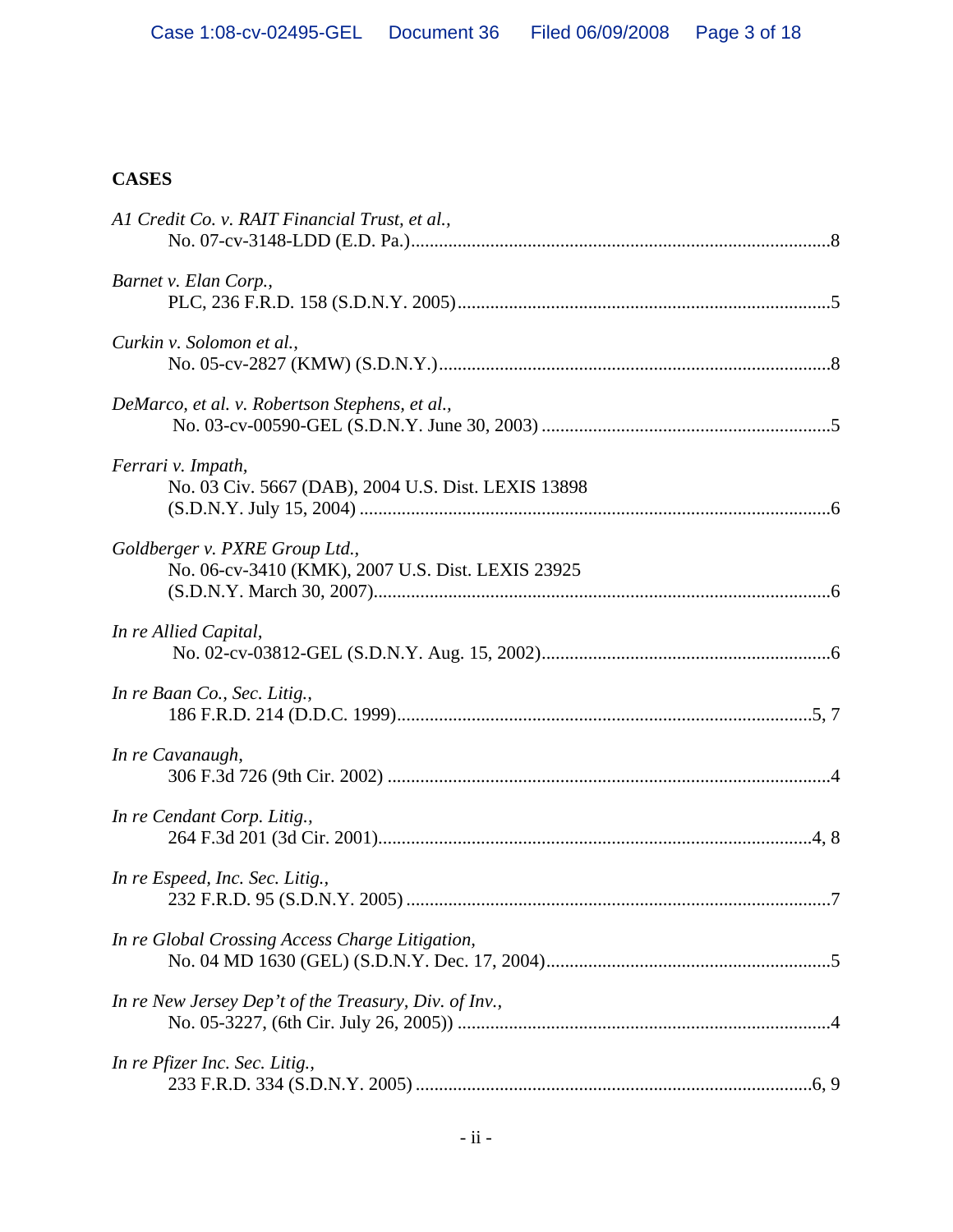| In re Refco, Inc. Sec. Litig.,                                                                                                          |
|-----------------------------------------------------------------------------------------------------------------------------------------|
| In re Star Gas Sec. Litig,<br>No. 04cv1766 (JBA), 2005 U.S. Dist. LEXIS 5827                                                            |
| In re Versata, Inc.,<br>No. C 01-1439 SI, 2001 U.S. Dist. LEXIS 24270                                                                   |
| Local 144 Nursing Home Pension Fund v. Honeywell Int'l, Inc.,<br>No. 00-3605(DRD), 2000 U.S. Dist. LEXIS 16712                          |
| Mann, et al. v. Worldwide Xceed, et al.,                                                                                                |
| Mizzaro v. Home Depot, Inc. et al.,                                                                                                     |
| Reimer v. Ambac Fin. Group, Inc.,<br>No. 08 Civ. 411 (NRB), 2008 U.S. Dist. LEXIS 38729                                                 |
| Shankar v. Boston Scientific Corp.,                                                                                                     |
| United Food and Commercial Workers Union Local 880 - Retail Food Employers<br>Joint Pension Fund, et al. v. Sunrise Senior Living Inc., |
| Weiss v. Friedman, Billings, Ramsey Group, Inc.,                                                                                        |
| Weltz v. Lee,                                                                                                                           |
| Xianglin Shi v. SINA Corp.,<br>No. 05 Civ. 2154 (NRB), 2005 U.S. Dist. LEXIS 13176                                                      |

# **Page**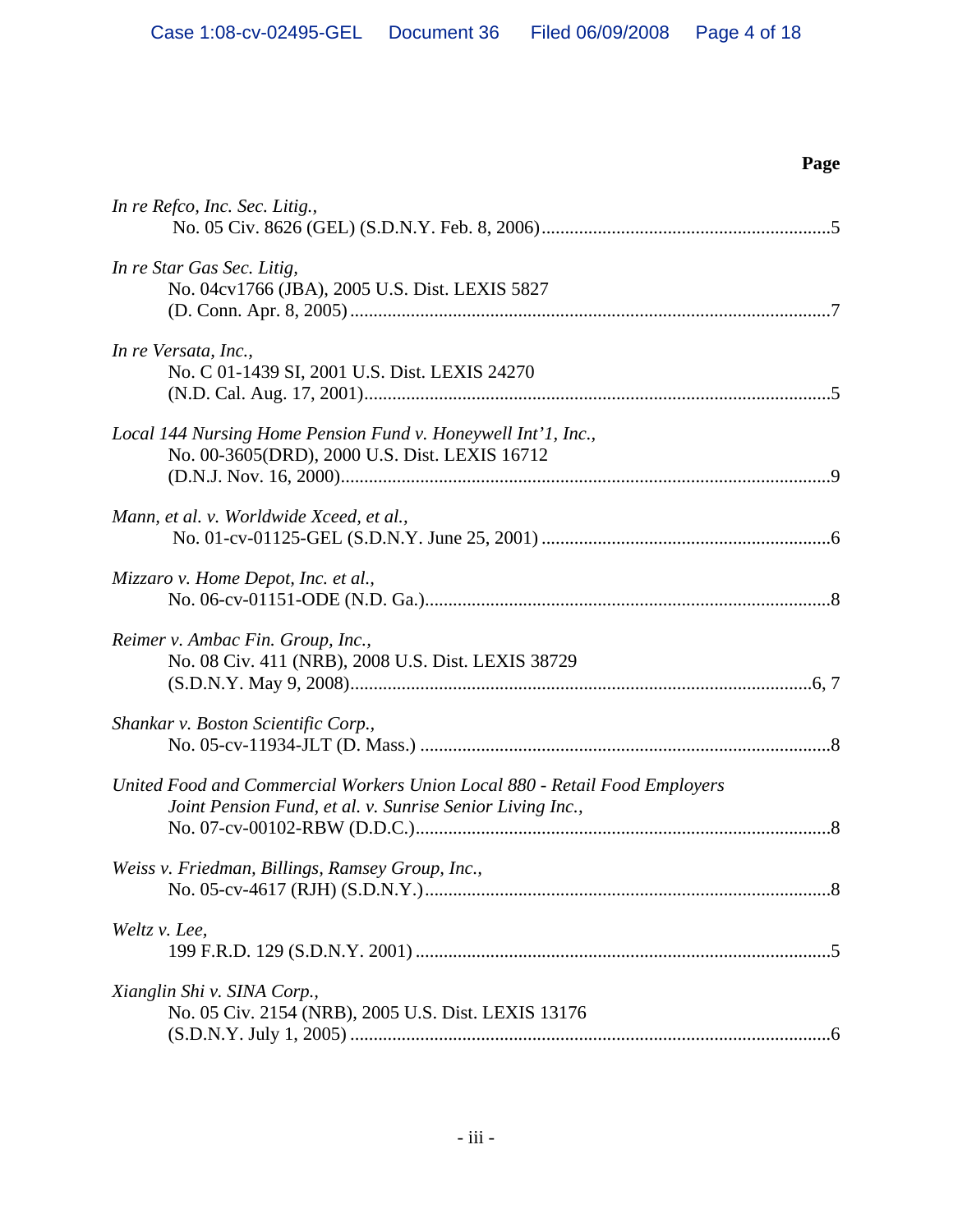### **Page**

### **STATUTES, RULES AND REGULATIONS**

| Federal Rule of Civil Procedure |  |
|---------------------------------|--|
|                                 |  |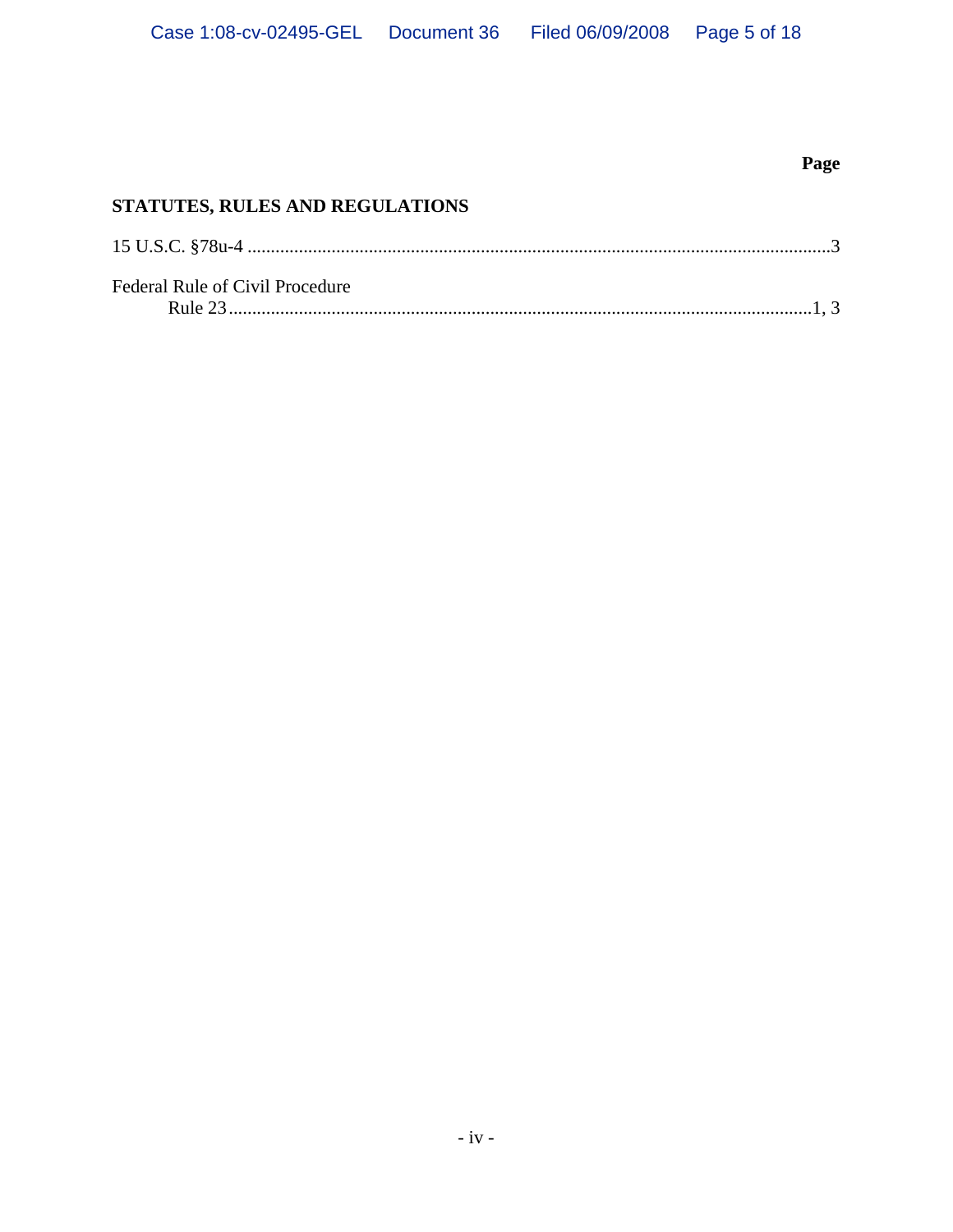Institutional Investors Vermont Pension Investment Committee ("VPIC"), Boilermaker-Blacksmith National Pension Fund ("Boilermaker-Blacksmith Fund"), United Food and Commercial Workers Union-Employer Pension Fund ("UFCW") and United Food and Commercial Workers Union Local 880 – Retail Food Employers Joint Pension Fund ("UFCW 880") (collectively, the "Institutional Investor Group") respectfully submit this reply memorandum of law in further support of their motion for consolidation, appointment as Lead Plaintiff and for approval of their selection of Lead Counsel and in response to the opposition of the competing movants.

#### **I. PRELIMINARY STATEMENT**

No one disputes that the Institutional Investor Group has the largest financial interest in this litigation. With losses of \$6,847,909, its losses are substantially greater than the losses of €1,157,035 (or \$1,790,443) claimed by Oklahoma Firefighters Pension and Retirement System ("Oklahoma"), the losses of \$1,406,440 claimed by New Jersey Carpenters Annuity and Pension Funds (the "New Jersey Funds Group"), and the losses of \$41,480 claimed by Harold Oberkotter. VPIC, one of the members of the Institutional Investor Group, *alone* has losses of \$3,442,044, which exceeds the losses of all of the other competing movants *combined.* Also, Oklahoma readily acknowledges the greater loss of the Institutional Investor Group, stating, "the Institutional Investor Group has presented a larger loss in Societe Generale securities than the loss asserted by Oklahoma or any other movant for lead plaintiff." Oklahoma Response at 2. Thus, there can be no legitimate challenge to the Institutional Investor Group's claim that it has the largest financial interest. Moreover, no one has raised any opposition to the Institutional Investor Group's adequacy and typicality under Federal Rule of Civil Procedure 23.

While it would appear, based on the foregoing, that all of the movants would agree that the Institutional Investor Group should be appointed Lead Plaintiff, the New Jersey Funds Group has nevertheless filed a memorandum in opposition to the Institutional Investor Group's motion. The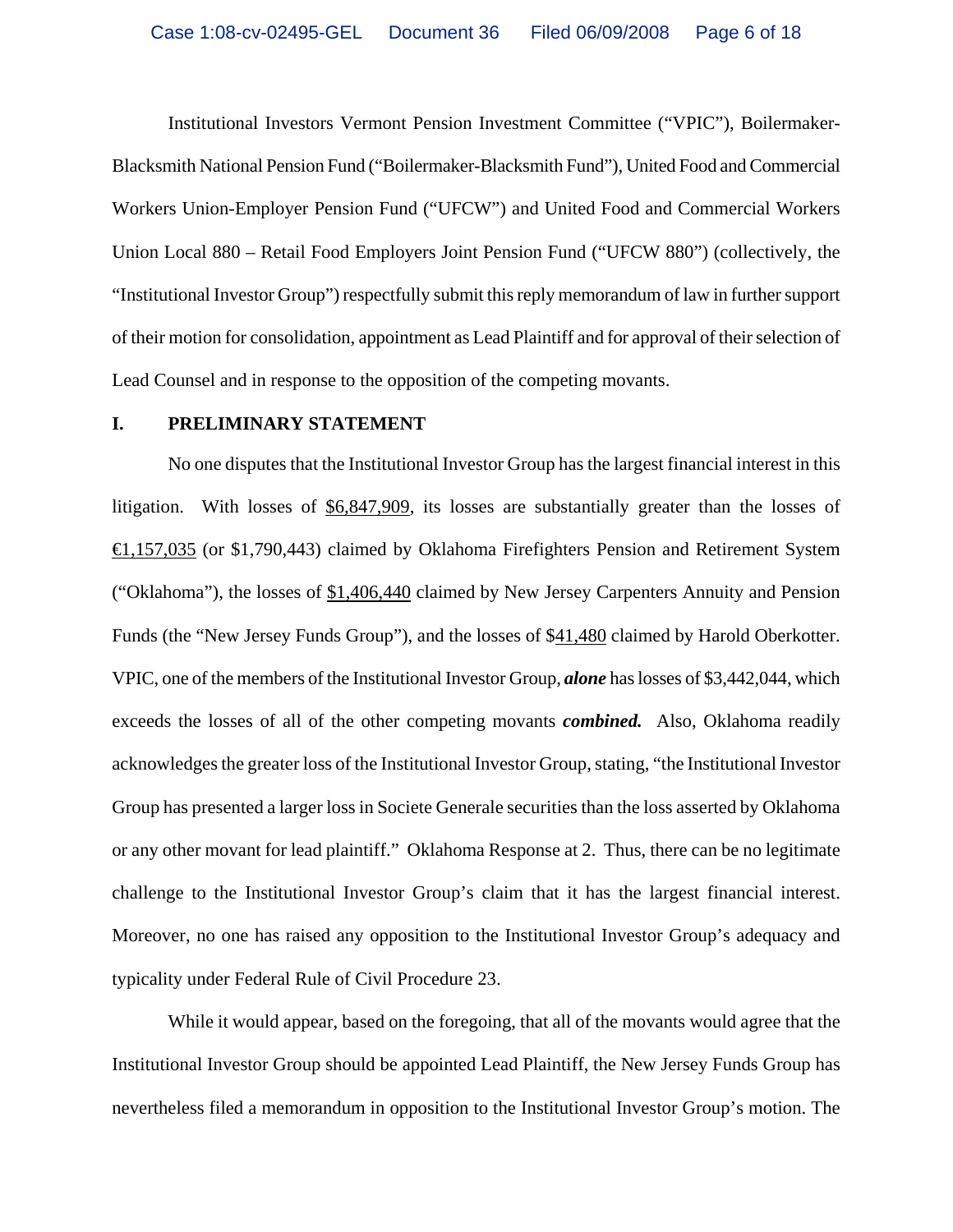New Jersey Funds Group contends that the Court should not appoint a group of investors as lead plaintiff where: (i) that group does not have a pre-existing relationship; (ii) it has not explained how it plans to work together as a group; (iii) it has not explained how it can effectively manage the litigation; and (iv) it has not explained how it intends to resolve any conflicts among its different members.

The members of the Institutional Investor Group, however, have already provided the Court with answers to all of these questions. As set forth in their joint declaration previously filed on May 30, 2008, *see* Institutional Investor Group's Joint Declaration in Further Support of its Motion for Consolidation, Appointment as Lead Plaintiff and Approval of its Selection of Lead Counsel (the "Joint Declaration"), the members of the Institutional Investor Group are prepared to litigate this case in an organized and efficient manner for the benefit of the class. Joint Declaration at ¶6. This includes, among other things, their implementation of decision-making and communication procedures that are designed to maximize the size of any recovery. *Id*. at ¶10. They also believe that their collective resources and experiences will provide additional benefits to the Class. *Id.* at ¶6. Thus, there is clear justification in this case for the members of the Institutional Investor Group seeking their joint appointment as Lead Plaintiff.

There is also a rational explanation for why they should be appointed together as a group. The Boilermaker-Blacksmith Fund and VPIC each sustained multi-million dollar losses as a result of their purchases of Societe Generale ("SocGen") ordinary shares. Indeed, each of their individual losses is substantially greater than the combined losses of the two funds that make up the New Jersey Funds Group. Similarly, UFCW and UFCW 880, the other members of the Institutional Investor Group, are two related funds with overlapping trustees that have both sustained similar-sized losses as a result of their purchases of SocGen ADRs during the Class Period. *Id.* ¶4.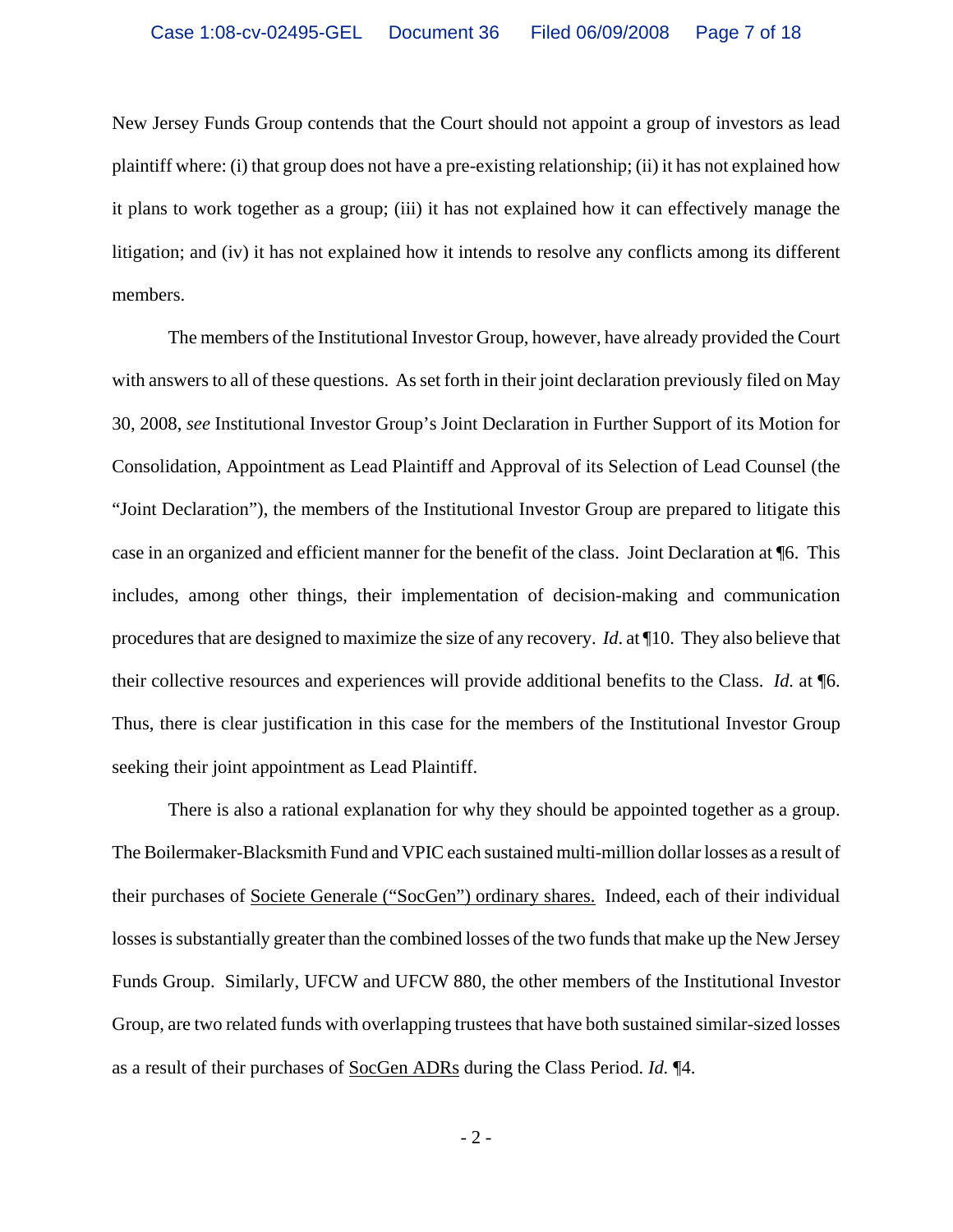For these reasons, as well as those set forth in its prior submissions, the Institutional Investor Group respectfully submits that the Court should grant its motion in full, appoint it as Lead Plaintiff for the Class, approve of its selection of Coughlin Stoia Geller Rudman & Robbins LLP ("Coughlin Stoia") as Lead Counsel and deny the competing motions.

#### **II. ARGUMENT**

#### **A. The Institutional Investor Group Represents the Largest Financial Interest in This Litigation**

It is undeniable that the Institutional Investor Group represents the largest financial interest in this litigation. *See* Institutional Investor Group Opp. at 5-6 (setting forth the losses of the different movants). Accordingly, the Institutional Investor Group should be afforded the presumption of most adequate plaintiff – the Lead Plaintiff

#### **B. The Institutional Investor Group Is Otherwise Adequate and Typical and None of the Other Movants Have Offered Any "Proof" to Rebut Its Presumption of Lead Plaintiff**

The PSLRA directs that "the court shall adopt a presumption that the most adequate plaintiff . . . is the person *or group of persons* that . . . has the largest financial interest in the relief sought by the class," and that "otherwise satisfies the requirements of Rule 23." 15 U.S.C. §78u- $4(a)(3)(B)(iii)(I)$  (emphasis added). The PSLRA's rebuttable presumption may be rebutted only by *proof* that the presumptively most adequate plaintiff "will not fairly and adequately protect the interests of the class; or . . . is subject to unique defenses that render such plaintiff incapable of adequately representing the class." 15 U.S.C.  $\sqrt[5]{8}$ 78u-4(a)(3)(B)(iii)(II).

Only one movant, the New Jersey Funds Group, makes any argument in an effort to rebut the presumption afforded to the Institutional Investor Group. As discussed below, their argument has no merit.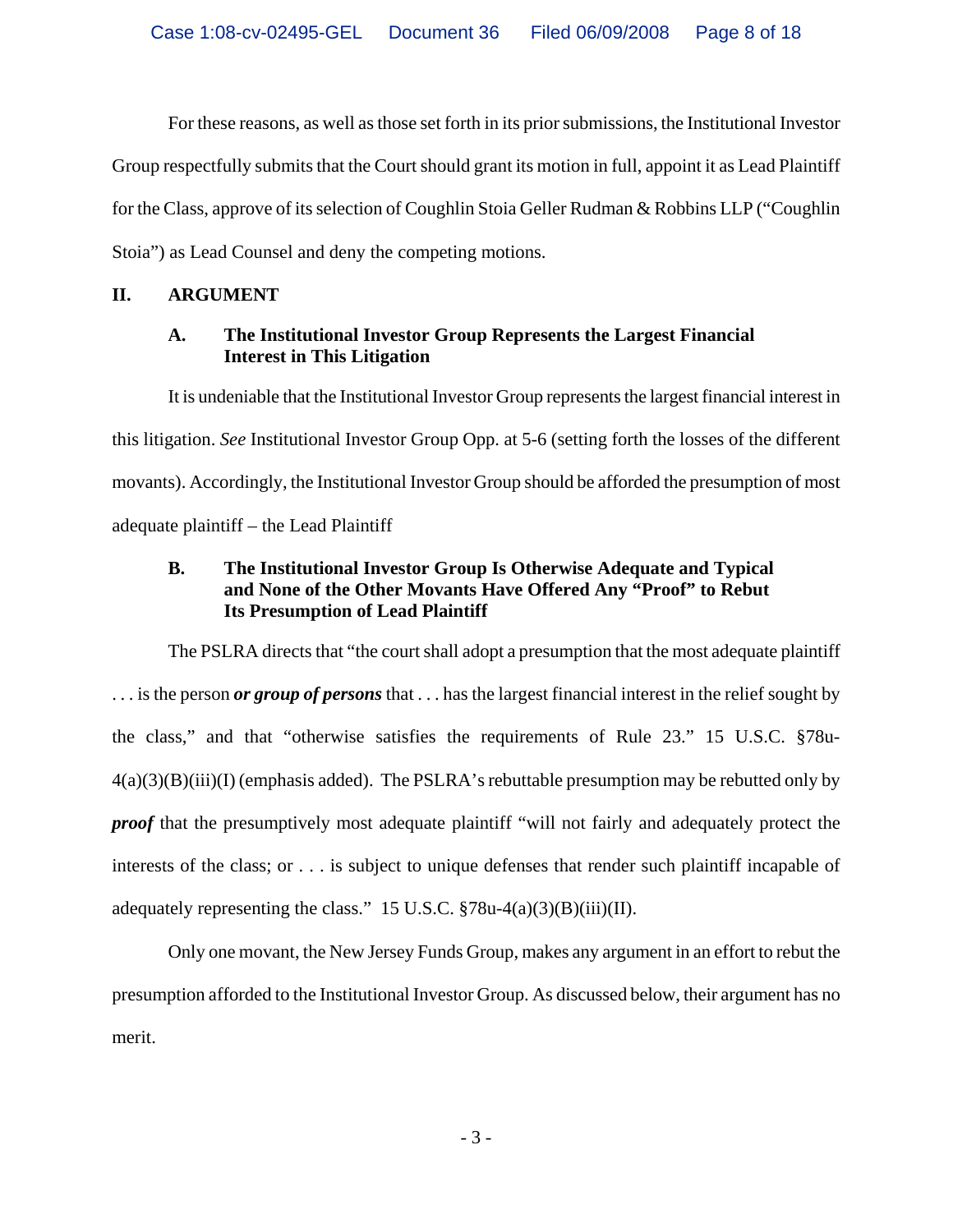#### **C. The Institutional Investor Group Is a Cohesive Group of Institutional Investors Which May Serve as Lead Plaintiff**

The New Jersey Funds Group contends that the Institutional Investor Group is not a proper Lead Plaintiff movant because its members did not have a pre-litigation relationship and they did not explain how they intend to litigate this case together as a group.<sup>1</sup>

The PSLRA, however, does not say that a group seeking appointment must be "related" in any fashion, and neither its text nor its legislative history contain any suggestion that "unrelated" groups may not seek appointment as lead plaintiff. *See In re Cendant Corp. Litig.,* 264 F.3d 201, 266 (3d Cir. 2001); *In re Cavanaugh,* 306 F.3d 726, 738 (9th Cir. 2002) ("We are bound by what Congress did, and *we may not add to the statute terms that Congress omitted* even if we believe they would serve the statutory purpose.") (emphasis added).

As the SEC has concluded – and the Third and Sixth Circuits have held – it is the statute's test of fair and adequate representation, and *"not one of relatedness,* with which courts should be concerned" in appointing lead plaintiffs. *Cendant,* 264 F.3d at 267 (emphasis added); *In re New Jersey Dep't of the Treasury, Div. of Inv.,* No. 05-3227, Slip op. (6th Cir. July 26, 2005) (attached hereto as Exhibit A); *In re Baan Co., Sec. Litig.,* 186 F.R.D. 214, 216-17 (D.D.C. 1999) (quoting memorandum submitted by SEC).

Moreover, whether a group of institutional investors is related or has "pre-existing relationships" *should* be irrelevant under the PSLRA. "[T]he pre-litigation relationship approach

 $\overline{a}$ 

<sup>1</sup> The New Jersey Funds Group also contends that it has the "largest loss of any movant seeking sole appointment as lead plaintiff." New Jersey Funds Group Opp. at 2. That claim, however, is inaccurate. Even though it refers to itself in its papers as the singular New Jersey Fund, the New Jersey Funds Group is actually made up of two funds, the New Jersey Carpenters Annuity Fund, with a loss of \$469,044, and the New Jersey Carpenters Pension Fund, with a loss of \$937,395, both of which have losses smaller than the losses claimed by VPIC or the BoilermakerBlacksmith Fund.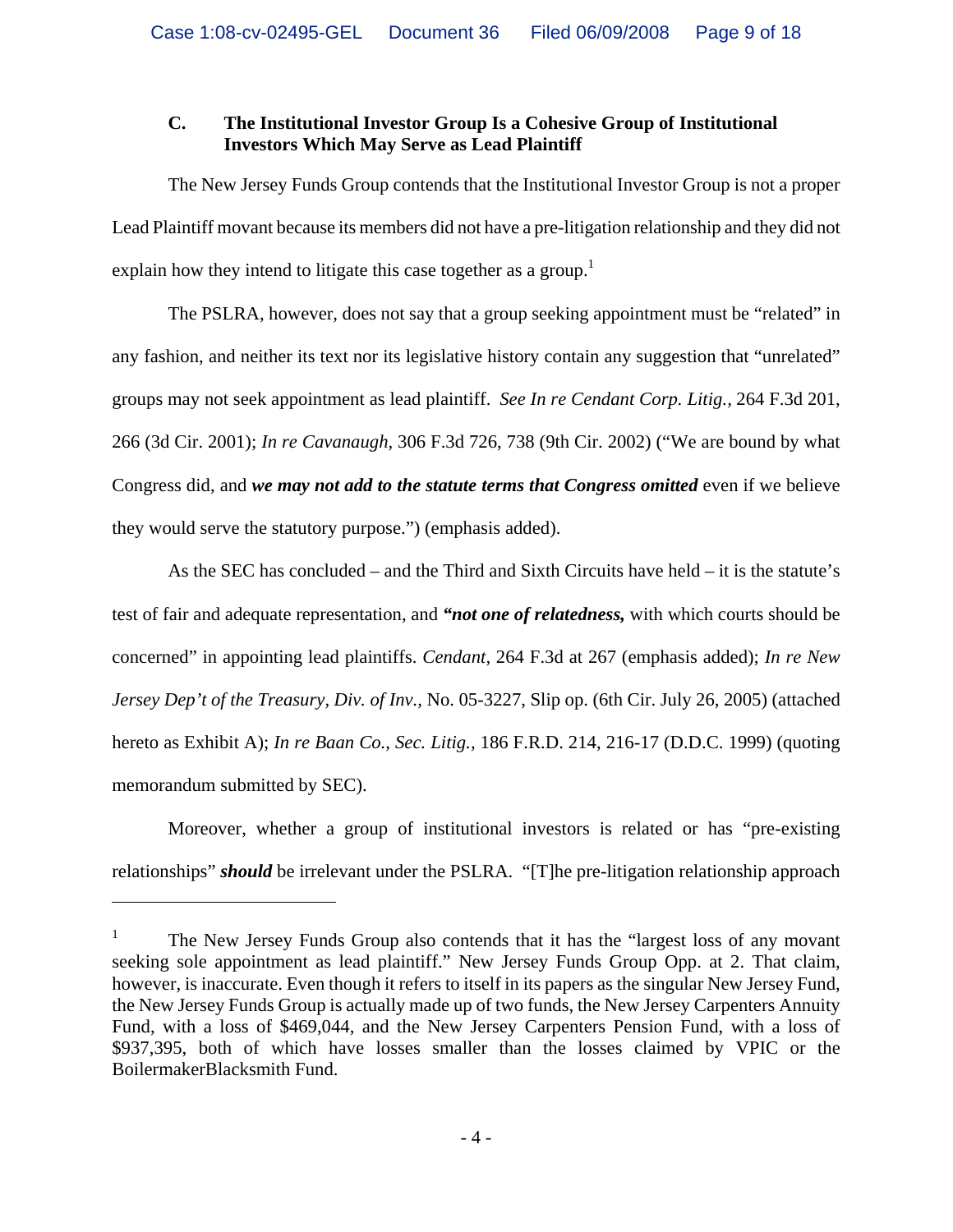focuses on a trait that is uncommon among investors. . . . Limiting the potential pool of lead plaintiffs to those with a pre-litigation relationship would foreclose the great majority of investors, who are willing and able to come together, to pursue a securities class action." *In re Versata, Inc.,* No. C 01-1439 SI, 2001 U.S. Dist. LEXIS 24270, at \*20-\*21 (N.D. Cal. Aug. 17, 2001) (internal citations omitted).

Ultimately, "there can be no doubt that the PSLRA contemplates that *some* 'groups' can serve as lead plaintiff – indeed, the plain language of the statute provides for this outcome." *Barnet v. Elan Corp.,* PLC, 236 F.R.D. 158, 162 (S.D.N.Y. 2005) (emphasis in original). "The pivotal issue as to the designation of Lead Plaintiff in the instant matter, then, comes down to whether multiple class members may aggregate their financial stake in order to establish the PSLRA's rebuttable presumption." *Weltz v. Lee,* 199 F.R.D. 129, 132 (S.D.N.Y. 2001).

Indeed, this Court, and others in this district, has routinely appointed groups of investors with no pre-litigation relationship as Lead Plaintiff pursuant to the PSLRA. *See, e.g., In re Refco, Inc. Sec. Litig.,* Case No. 05 Civ. 8626 (GEL) (S.D.N.Y. Feb. 8, 2006) (appointing a group of investors as Lead Plaintiffs);2 *In re Global Crossing Access Charge Litigation,* Case No. 04 MD 1630 (GEL) (S.D.N.Y. Dec. 17, 2004); *DeMarco, et al. v. Robertson Stephens, et al.,* Case No. 03-cv-00590-GEL (S.D.N.Y. June 30, 2003); *Mann, et al. v. Worldwide Xceed, et al.,* Case No. 01-cv-01125-GEL (S.D.N.Y. June 25, 2001); *In re Allied Capital,* Case No. 02-cv-03812-GEL (S.D.N.Y. Aug. 15, 2002); *Reimer v. Ambac Fin. Group, Inc.,* No. 08 Civ. 411 (NRB), 2008 U.S. Dist. LEXIS 38729 S.D.N.Y. (S.D.N.Y. May 9, 2008) (same); *Xianglin Shi v. SINA Corp.,* No. 05 Civ. 2154 (NRB),

1

<sup>2</sup> All of these unreported decisions were previously attached as exhibits B through G to the Institutional Investor Group's memorandum of law in opposition to the competing motions, filed on May 30, 2008.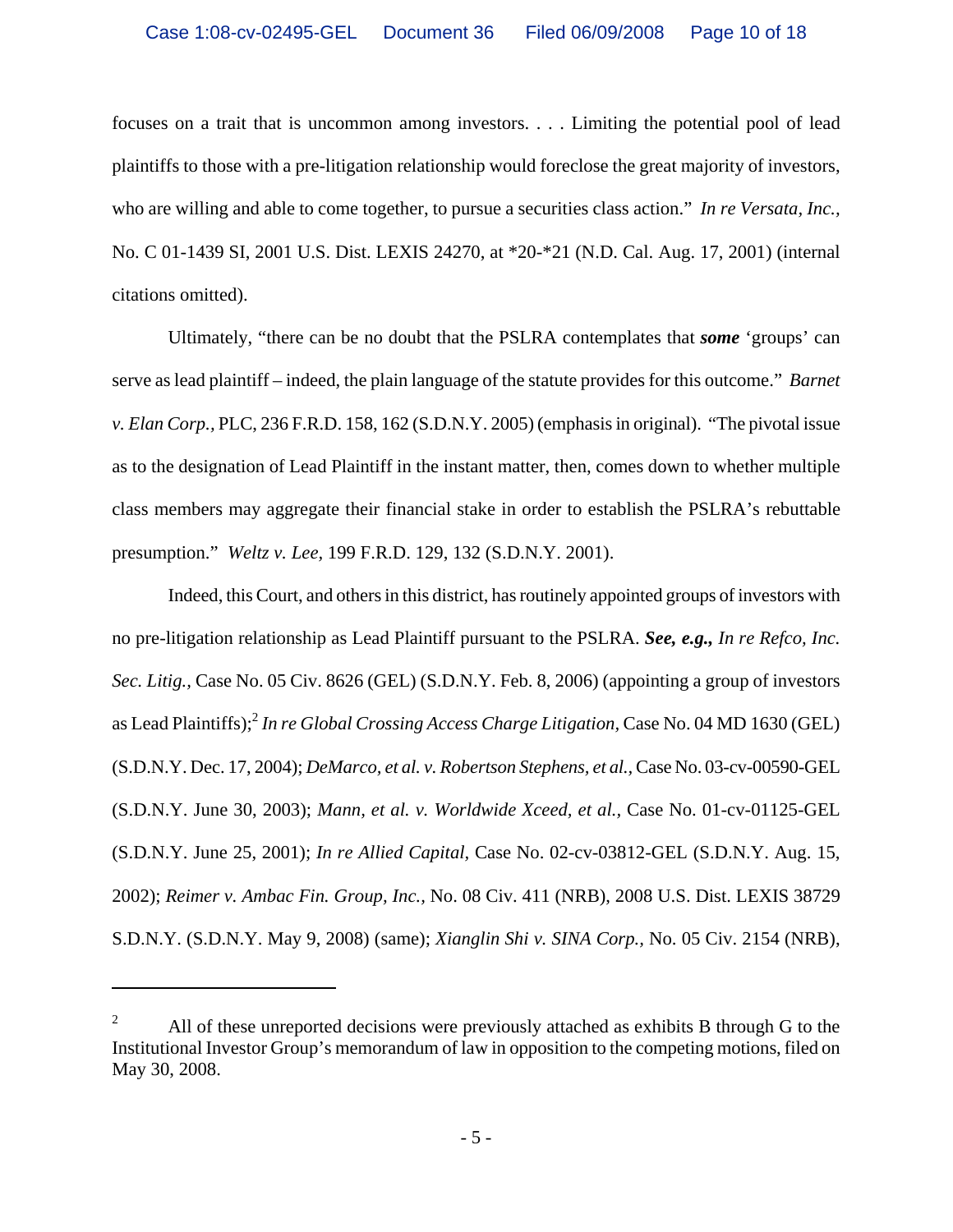2005 U.S. Dist. LEXIS 13176 (S.D.N.Y. July 1, 2005); *Ferrari v. Impath,* No. 03 Civ. 5667 (DAB), 2004 U.S. Dist. LEXIS 13898 (S.D.N.Y. July 15, 2004).

Despite this Court's numerous prior holdings, as well as many holdings of other judges in this District, the New Jersey Funds Group cites to two cases in which courts did not appoint groups of investors as Lead Plaintiff and argues that the Court should follow those rulings. In neither of those instances, however, was there a compelling reason to appoint those investors as groups.<sup>3</sup> Here, however, where two of the members of the Institutional Investor Group have losses resulting from their purchases of SocGen ordinary shares and two have losses resulting from their purchases of SocGen ADRs, and where a showing of the group's cohesiveness has been made through the filing of the Joint Declaration, its motion should be granted.<sup>4</sup>

 $\overline{a}$ 

<sup>3</sup> In each of those cases, the courts expressed their preference for appointing the single investor who represented the largest financial interest, whether or not that investor filed a motion individually or together as part of a group. In *Goldberger v. PXRE Group Ltd.,* No. 06-cv-3410 (KMK), 2007 U.S. Dist. LEXIS 23925 (S.D.N.Y. March 30, 2007), the court appointed a single investor as lead plaintiff because it had a "far greater financial interest" in the case than any of the individual losses of those investors who made up the competing group, even though the group as a whole had a larger collective financial interest. In *In re Pfizer Inc. Sec. Litig.,* 233 F.R.D. 334 (S.D.N.Y. 2005), Judge Owen chose to sua sponte appoint the investor with the single largest loss as lead plaintiff, even though that investor had filed its motion seeking to be appointed together with a group of other investors. Here, where VPIC and Boilermaker alone each have a "far greater financial interest" than the combined New Jersey Funds Group, even if the Court were to follow the reasoning of the courts in *Goldberger* and *Pfizer*, the New Jersey Funds Group would still not have the largest financial interest. Moreover, because of the different securities purchased by the different members of the Institutional Investor Group, there is a rational explanation as to why the Institutional Investor Group, as a group, should be appointed Lead Plaintiff. In *Goldberger* and *Pfizer*, there was no similar justification.

<sup>4</sup> The New Jersey Funds Group also criticizes the Institutional Investor Group by stating that it is "unusual" that "two of the four members of the group have insignificant losses." New Jersey Funds Group Opp. at 3. The losses of UFCW and UFCW 880, which appear to be what the New Jersey Funds Group is referring to, were from investments in SocGen ADRs, whereas the larger losses of VPIC and Boilermakers were from investments in SocGen ordinary shares. Thus, there is nothing "unusual" about these investors seeking to be appointed Lead Plaintiff together. In fact, by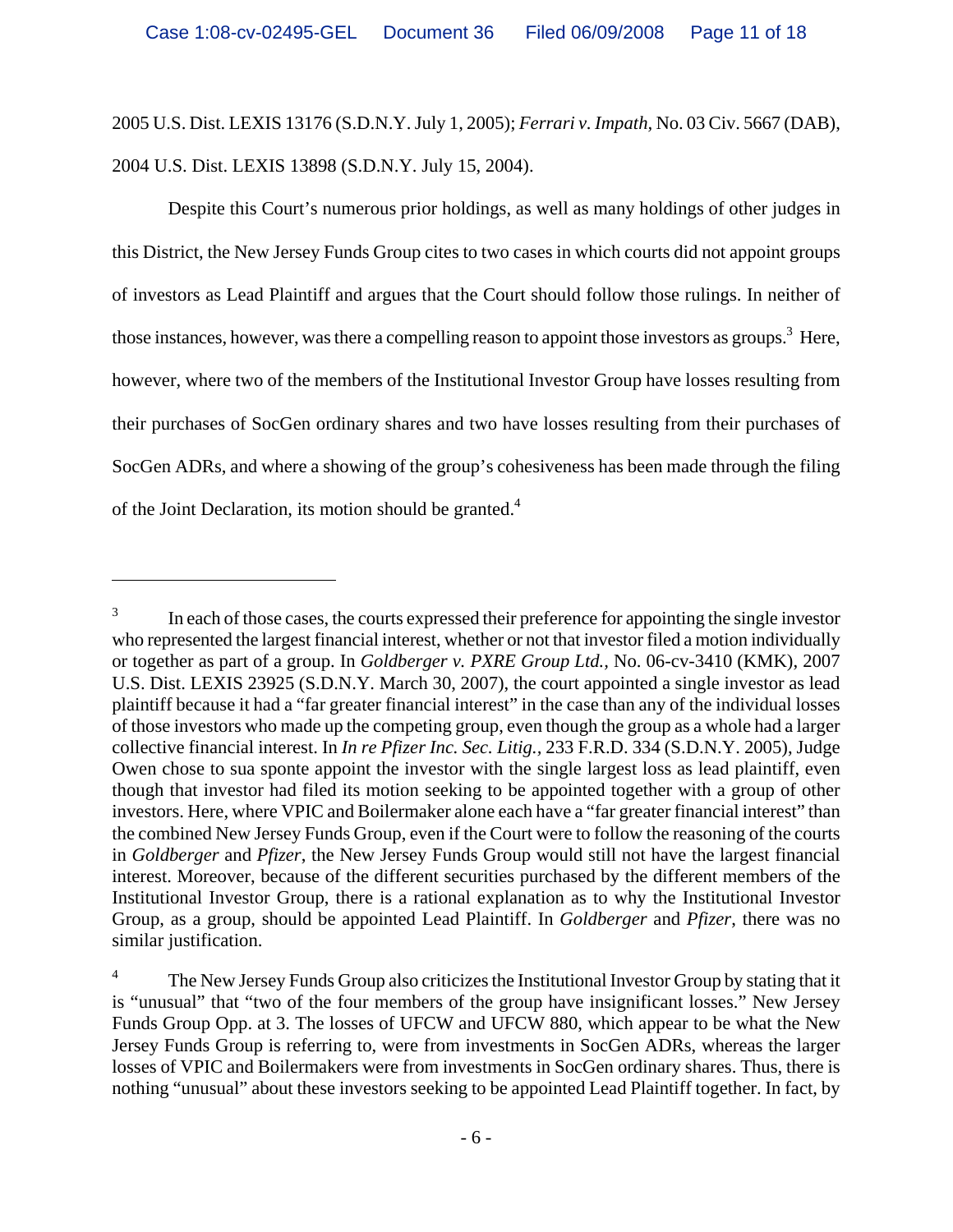Most recently, Judge Buchwald addressed this issue in *Reimer*, in which she stated that the cases not allowing the appointment of groups of unrelated investors "is now the minority view." *Reimer,* 2008 U.S. Dist. LEXIS 38729 at \*8. Judge Buchwald then appointed a group of institutional investors as Lead Plaintiff, relying on a declaration from the movants as evidence that they are "cooperating and pursuing this litigation separately and apart from their lawyers." *Id*. at \*9; *see also In re Espeed, Inc. Sec. Litig.,* 232 F.R.D. 95, 99-100 (S.D.N.Y. 2005) ("The fact that the PSLRA was designed to favor institutional investors should be taken into account when determining what constitutes a reasonable group of 'members'"); *In re Star Gas Sec. Litig,* No. 04cv1766 (JBA), 2005 U.S. Dist. LEXIS 5827, at \*12 (D. Conn. Apr. 8, 2005) ("The majority of courts considering the issue have taken an intermediate position, allowing a group of unrelated investors to serve as lead plaintiffs.  $\dots$ ").

The SEC and most courts have correctly reasoned that while the PSLRA prevents joint lead plaintiff applications by dozens or hundreds of *individual* investors, the PSLRA does permit "'a group that is small enough to be capable of effectively managing the litigation and the lawyers. . . [and] should be no more than *three to five persons.*" *Baan*, 186 F.R.D. at 216-17 (quoting memorandum submitted by the SEC; emphasis added). Here, due to the Institutional Investor Group's small size and cohesive composition, it meets the test articulated by the SEC in *Baan*. *See id.; see also Cendant,* 264 F.3d at 267 ("We . . . agree with the [SEC] that courts should generally

1

purchasing SocGen ordinary shares and SocGen ADRs, the members of the Institutional Investor Group are able to represent the interests of all class members in this action.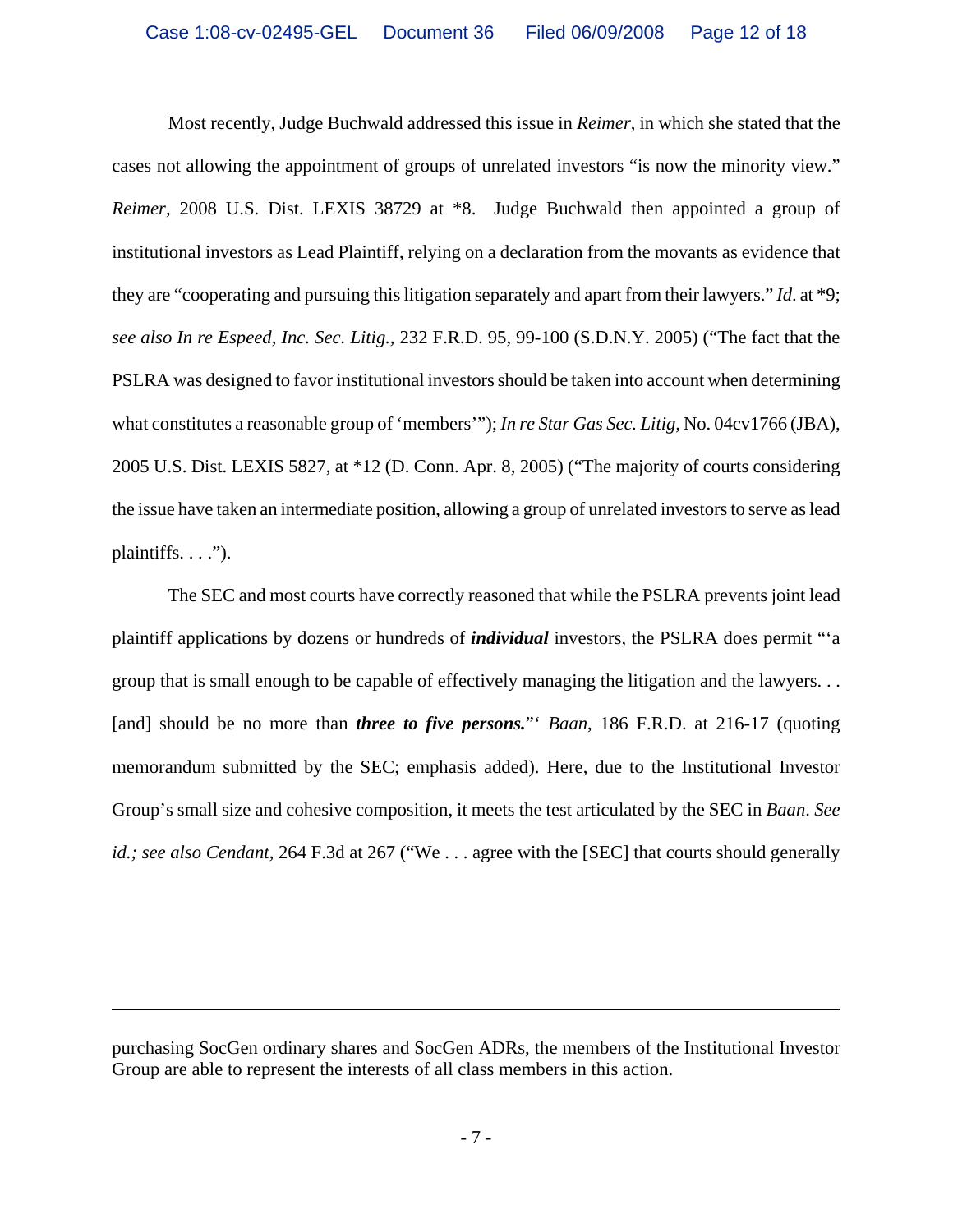presume that groups with *more than five* members are *too large* to work effectively.") (emphasis added).<sup>5</sup>

In addition to its small size, the Institutional Investor Group also satisfies the "rule of reason" test articulated by the Third Circuit in *Cendant*. 264 F.3d at 268. For a group to demonstrate its adequacy, the rule of reason provides only that the group demonstrate that it can actively represent the class and drive the litigation. *See Id.* The Institutional Investor Group has made both of these showings. In addition, the Institutional Investor Group's members provided evidence that they had conferred with one another and their selected Class counsel in connection with their joint

1

<sup>5</sup> The New Jersey Funds Group's argument against the appointment of a group of investors as lead plaintiff is undermined by the numerous times that the two funds that comprise the New Jersey Funds Group have themselves sought to be appointed lead plaintiff with other investors with whom they had no prior relationship. *See, e.g.,* Notice of Motion of the FBR Group for Consolidation, Appointment as Lead Plaintiff and Approval of Selection of Lead Counsel, filed in *Weiss v. Friedman, Billings, Ramsey Group, Inc.,* Case No. 05-cv-4617 (RJH) (S.D.N.Y.) (attached hereto as Exhibit B); Notice of Motion of the New Jersey Institutional Investor Group for Consolidation, Appointment as Lead Plaintiff and Approval of Selection of Lead Counsel, filed in *Curkin v. Solomon et al.,* Case No. 05-cv-2827 (KMW) (S.D.N.Y.) (attached hereto as Exhibit C); Motion of the LVC Group for Consolidation, Appointment as Lead Plaintiff and Approval of Selection of Co-Lead Counsel, filed in *A1 Credit Co. v. RAIT Financial Trust, et al.,* Case No. 07-cv-3148-LDD (E.D. Pa.) (attached hereto as Exhibit D); Motion of the Boston Scientific Institutional Investor Group for Consolidation, Appointment as Lead Plaintiff and Approval of Selection of Lead and Liaison Counsel, filed in *Shankar v. Boston Scientific Corp.,* Case No. 05-cv-11934-JLT (D. Mass.) (attached hereto as Exhibit E). Similarly, Oklahoma has also sought appointment as lead plaintiff as part of a group of investors with no pre-litigation relationship. *See* Motion of the City of Miami General Employees' & Sanitation Employees' Retirement Trust and the Oklahoma Firefighters Pension and Retirement System For (1) Appointment as Lead Plaintiffs; (2) Approval of Their Selection of Counsel as Co-Lead Counsel For The Class; and (3) Consolidation Of All Related Actions, filed in *United Food and Commercial Workers Union Local 880 - Retail Food Employers Joint Pension Fund, et al. v. Sunrise Senior Living Inc.,* Case No. 07-cv-00102-RBW (D.D.C.) (attached hereto as Exhibit F); Motion of Oklahoma Firefighters Pension & Retirement System, Alameda County Employees' Retirement Association, Laborers District Council Construction Industry Pension Fund, Bucks County Retirement Board and Montgomery County Retirement Board for Consolidation, Their Appointment as Co-Lead Plaintiffs and for the Approval of Their Selection of Counsel, filed in *Mizzaro v. Home Depot, Inc. et al.,* Case No. 06-cv-01151-ODE (N.D. Ga.) (attached hereto as Exhibit G).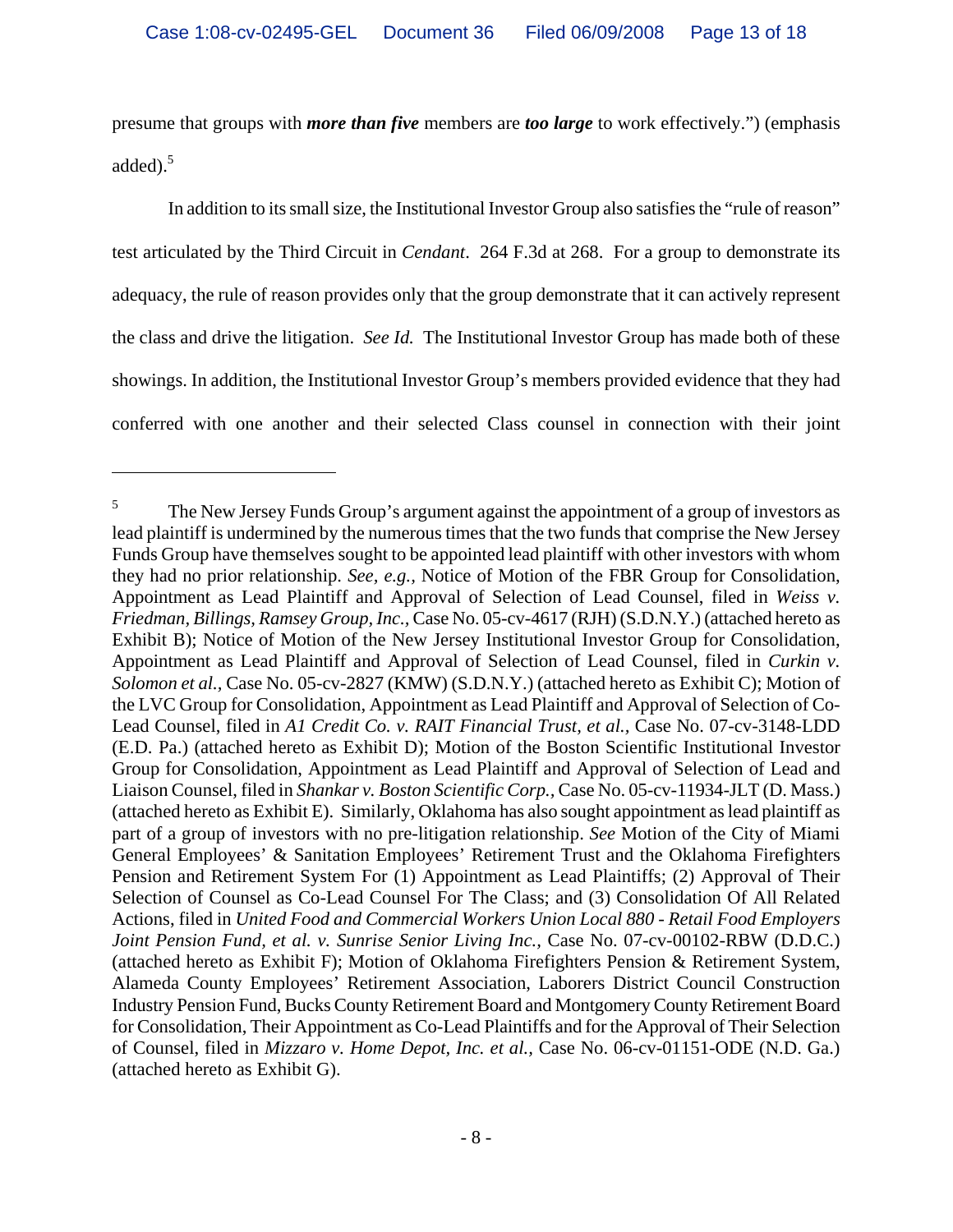prosecution of this litigation. *See* Joint Decl. ¶10; *Local 144 Nursing Home Pension Fund v. Honeywell Int'1, Inc.,* No. 00-3605(DRD), 2000 U.S. Dist. LEXIS 16712, at \*7-\*15 (D.N.J. Nov. 16, 2000) (discussing groups *at length* and appointing five institutional investors with largest loss as lead plaintiff). $6$ 

Accordingly, the Court should appoint the Institutional Investor Group as Lead Plaintiff because it is the movant with the largest loss (and it includes the investor with the single largest loss), it includes investors who purchased SocGen ordinary shares and SocGen ADRs, it is otherwise adequate and typical and no movant has offered any of the requisite "proof" as to why its motion should not be granted.

#### **III. CONCLUSION**

For all the reasons stated herein, the Institutional Investor Group's motion for consolidation, appointment as Lead Plaintiff and for approval of its selection of Lead Counsel should be granted and the competing motions should be denied.

 $\overline{a}$ 

DATED: June 9, 2008 COUGHLIN STOIA GELLER RUDMAN & ROBBINS LLP SAMUEL H. RUDMAN DAVID A. ROSENFELD MARIO ALBA, JR.

> /s/ *Samuel H. Rudman* SAMUEL H. RUDMAN

<sup>6</sup> The New Jersey Funds Group has also proposed two law firms to serve as Lead Counsel, without providing any explanation as to why they require two firms to represent them. *See In re Pfizer*, 233 F.R.D. at 338 ("I do not see the need for two law firms. [Appointing only one firm] avoids the danger of unnecessarily duplicative work and, ultimately, a lower recovery for the class").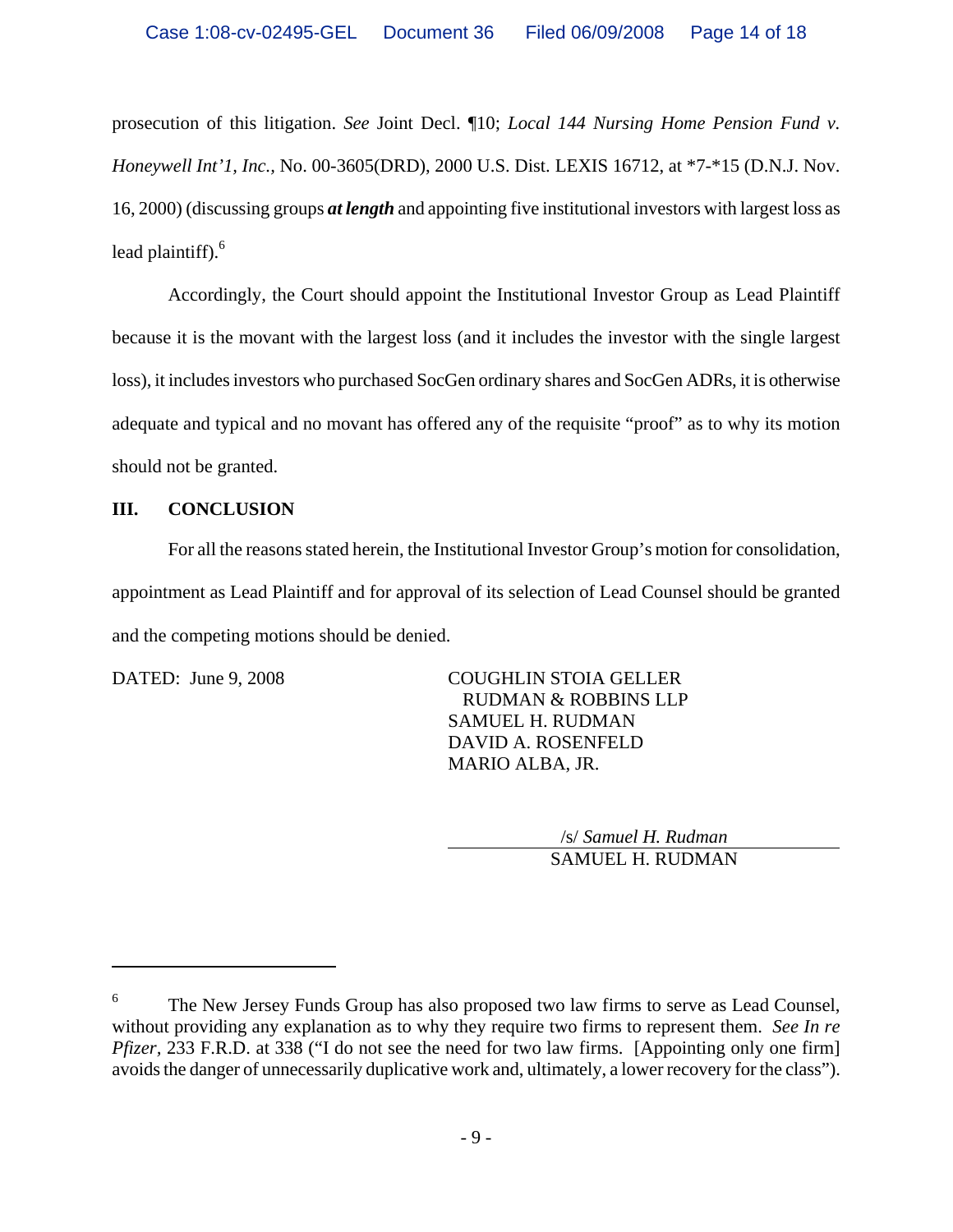58 South Service Road, Suite 200 Melville, NY 11747 Telephone: 631/367-7100 631/367-1173 (fax)

[Proposed] Lead Counsel for Plaintiffs

I:\Societe Generale\LP Motion\LP Reply\LP Reply.doc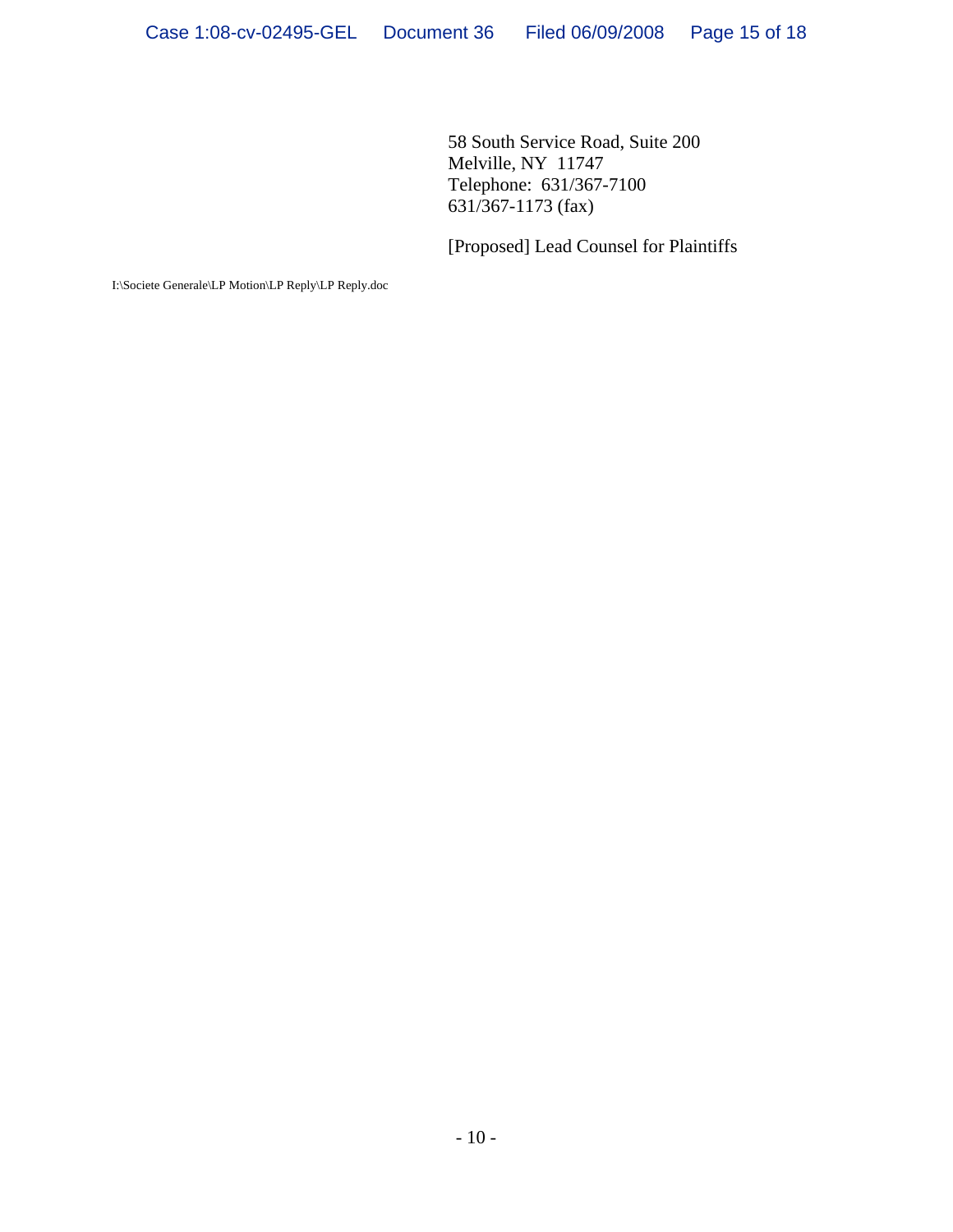#### **CERTIFICATE OF SERVICE**

I, Mario Alba, Jr., hereby certify that on June 9, 2008, I caused a true and correct

copy of the attached:

Reply Memorandum Of Law In Further Support Of The Institutional Investor Group's Motion For Consolidation, Appointment As Lead Plaintiff And For Approval Of Its Selection Of Lead Counsel And In Response To The Opposition Of The Competing Motions

to be served: (i) electronically on all counsel registered for electronic service for this

case; and (ii) by first-class mail to any additional counsel on the attached service list.

 /s/ *Mario Alba, Jr.* Mario Alba, Jr.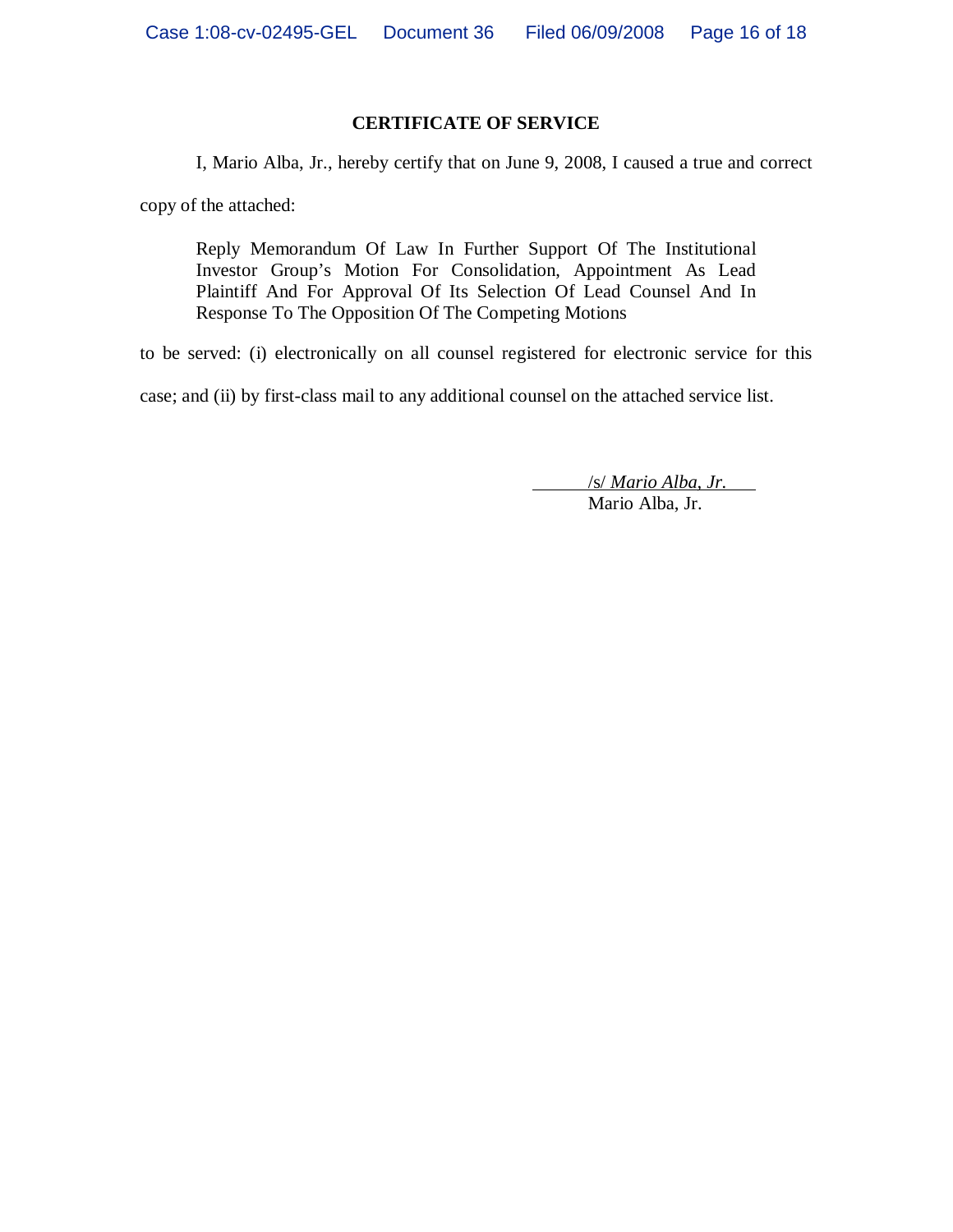## SOCIETE GENERALE

Service List - 5/30/2008 Page 1 of 2 (08-0049)

# **Counsel For Defendant(s)**

Joseph Serino, Jr. Mark Holscher Citicorp Center, 153 East 53rd Street New York, NY 10022-4675 212/446-4800 212/446-4900(Fax) Kirkland & Ellis LLP

# **Counsel For Plaintiff(s)**

Elizabeth A. Berney 150 East 52nd Street, 13th Floor New York, NY 10022 212/838-7797 212/838-7745(Fax) Cohen, Milstein, Hausfeld & Toll, P.L.L.C.

Samuel H. Rudman David A. Rosenfeld Mario Alba, Jr. 58 South Service Road, Suite 200 Melville, NY 11747 631/367-7100 631/367-1173(Fax) Coughlin Stoia Geller Rudman & Robbins LLP

Kent Bronson One Pennsylvania Plaza New York, NY 10119 212/594-5300 212/868-1229(Fax) Milberg LLP

Scott D. Musoff Joseph A. Matteo Four Times Square New York, NY 10036 212/735-3000 212/735-2000(Fax) Skadden, Arps, Slate, Meagher & Flom LLP

Steven J. Toll Daniel S. Sommers Matthew K. Handley 1100 New York Ave., N.W., Suite 500 Washington, DC 20005-3964 202/408-4600 202/408-4699(Fax) Cohen, Milstein, Hausfeld & Toll, P.L.L.C.

Mark C. Gardy James S. Notis 440 Sylvan Avenue, Suite 110 Englewood Cliffs, NJ 07632 201/567-7377 201/567-7337(Fax) Gardy & Notis, LLP

Jules Brody 6 East 45th Street, 4th Floor New York, NY 10017 212/687-7230 212/490-2022(Fax) Stull, Stull & Brody